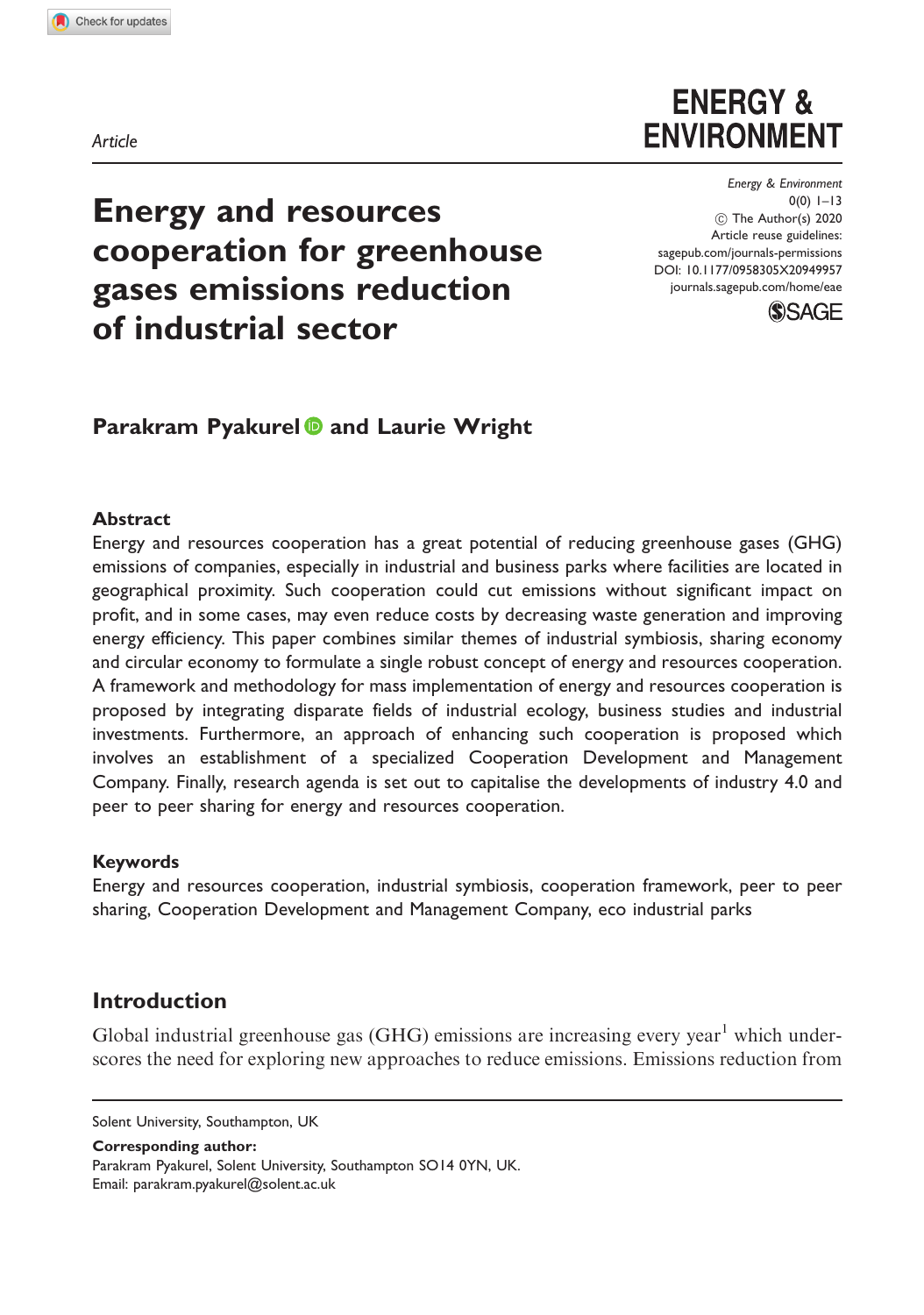the industrial sectors and particularly industrial parks could play a significant role in cutting industrial GHG emissions as the parks' emissions can constitute a significant portion of total emissions from industrial sector.<sup>2</sup> The IPCC  $(2014)^3$  identified that clustering of businesses in proximity can facilitate growth and competitiveness and present opportunities for emission mitigation through shared infrastructure and purchasing. Energy and resources cooperation are one such approach that can be utilized by businesses and industries in geographical proximities to reduce GHG emissions. The term "energy and resources cooperation" used in this paper is defined later (Common infrastructure or recovery of resource and energy section), but in a broad sense describes any transaction or sharing of energy and resources among businesses, with the aim to reduce GHG emissions by improving energy efficiency or decreasing waste production. Thus, energy and resources cooperation also include similar concepts such as sharing economy,<sup>4</sup> industrial symbiosis<sup>5</sup> and circular economy.<sup>6</sup>

The need for a systematic approach to understand the dynamics of industrial symbiosis relationships has been highlighted $3,7,8$  as this is an under-studied topic. Additionally, it is important to explore methods to establish and enhance the mass implementation of energy and resources cooperation. This is mainly because mass implementation of cooperation projects improves the prospects for upscaling and it has been argued that businesses show greater interest in economy of scale rather than cooperating for environmental sustainability. $9$  In this context, there is a great necessity to develop a robust framework that facilitates mass adoption and implementation of effective energy and resources cooperation.

This paper combines the disparate but related concepts of industrial symbiosis, circular economy, peer to peer transaction and sharing economy to formulate a single and comprehensive concept of energy and resources cooperation. We develop and propose a novel systematic framework to facilitate establishment and mass implementation of interfirm cooperation projects. This paper also highlights the potential of utilising industry 4.0 and peer to peer transactions to enhance energy and resources cooperation and calls for research in this topic. A methodology to establish an understanding of the requirements of these concepts is presented and explained (Methodology section). Subsequently, existing practices in industrial symbiosis, eco-industrial parks and peer to peer sharing are analysed to define a unified concept of energy and resources cooperation and identify salient features of the cooperation (Results section). Based on the identified features, the cooperation framework is developed to help facilitate mass uptake of cooperation projects (Cooperation framework section). To enhance the cooperation the establishment of a specialised company is proposed and discussed (Approach to enhance cooperation section). We conclude with recommendations and a suggested research agenda for energy and resources cooperation (Conclusions and recommendations section). The knowledge and framework developed in this paper offers an important contribution to enhance energy and resources cooperation and contribute towards collaboration for GHG emissions mitigation.

#### Methodology

The framework for energy and resources cooperation developed in this paper is guided by the authors' attempt to tackle the following research questions. Firstly, how can cooperation between companies/industries be enhanced to reduce negative environmental impacts? Second, what are the key factors affecting the implementation of such cooperation? Thirdly, what are the key stages required to establish a cooperation?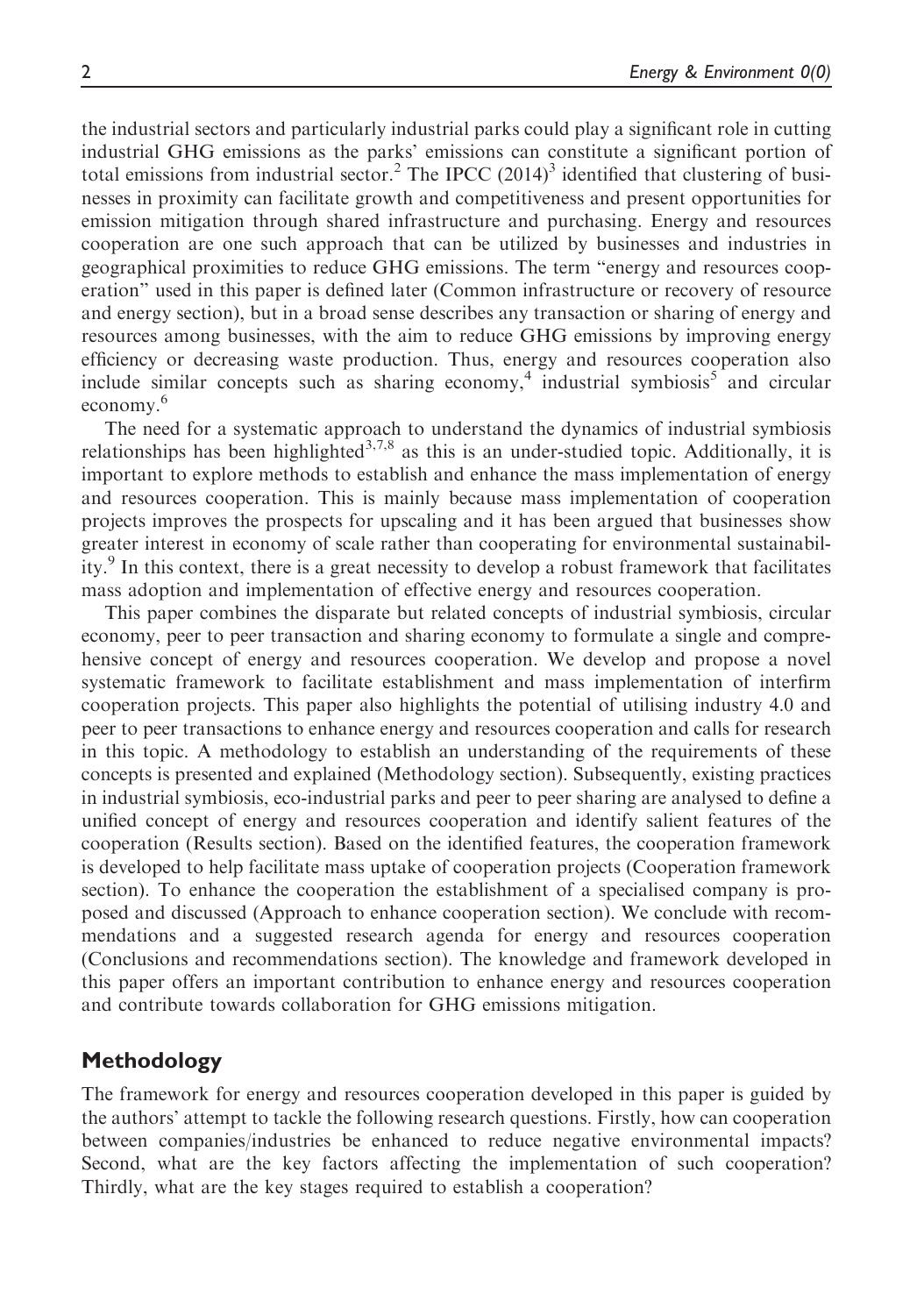A literature review was conducted aiming to identify relevant literature published during the past two decades on best practice in the establishment and operation of energy and resource cooperation in business parks to improve environmental impact. The literature review included searches of published peer-reviewed research through various academic search providers (e.g. Google Scholar, BASE, Science.gov, SemanticScholar), using the keywords "energy cooperation", "industrial symbiosis", "circular economy", "peer-topeer" in combination with "industry", "industrial", "energy", "business park(s)" and/or "resources". Studies were screened on topic relevance in order to develop a detailed understanding of existing key salient features of existing or proposed cooperation schemes.

In addition to the literature review, four focus group discussions were conducted with companies located at seaports in the UK, France, Netherlands and Belgium. The focus groups were conducted as a part of Port Energy and Carbon Savings<sup>10</sup> Project funded by the European Union, under the Interreg Two Seas programme. One of the aims of this project is to develop an effective approach to establish cooperation among port companies to reduce GHG emissions. The framework on energy and resources cooperation developed here and the findings of this paper are therefore based on empirical analysis of industries that participated in the Port Energy and Carbon Savings Project.

#### Results

In this section, the outcomes of the literature review and focus groups are summarised to present the salient features of energy and resources cooperation. Over forty relevant and representative studies were identified in the literature (Table 1). In geographical terms, the majority of the studies are from Europe and Asia – mostly China. Overall this geographical distribution reflects the development and spread of industrial symbiosis over recent decades. The authors' aim is to identify key features of similar themes such as industrial symbiosis, eco-industrial parks, circular economy et cetera to unite them under a single concept of energy and resources cooperation rather than conducting a comprehensive review of the literature. The focus groups further supplemented the information gathered in the literature review highlighting existing approaches, practice, features, and potential barriers.

#### Existing approaches and practices

There are several industrial parks<sup>5</sup> that share energy and resources based on industrial symbiosis such as parks in Kalundborg, Denmark; Guayama, Puerto Rico; and Kwinana, Australia. Broadly, Industrial symbiosis is about the development and operation of interfirm resource exchanges<sup>5</sup> and thus is also energy and resources cooperation. Establishment of ecoindustrial parks $^{24,25}$  is one method to enable industrial symbiosis that specifically focuses on environmental issues. These parks are different from conventional business or industrial parks as they promote maximizing the use of renewable energy technologies, foster circular economy and encourage symbiosis among park tenants to reduce waste and improve efficiency. Tenants producing their own electricity through renewable energy sources has been recommended<sup>25</sup> as a strategy to reduce GHG emissions of eco-industrial parks.

Utilizing a support of a typically third-party company known as Energy Service Company (ESCO) is another approach to enable interfirm projects that share or trade energy and resources. Several previously identified areas of ESCO support<sup>26</sup> that are applicable for energy and resources cooperation are aspects of interfirm projects such as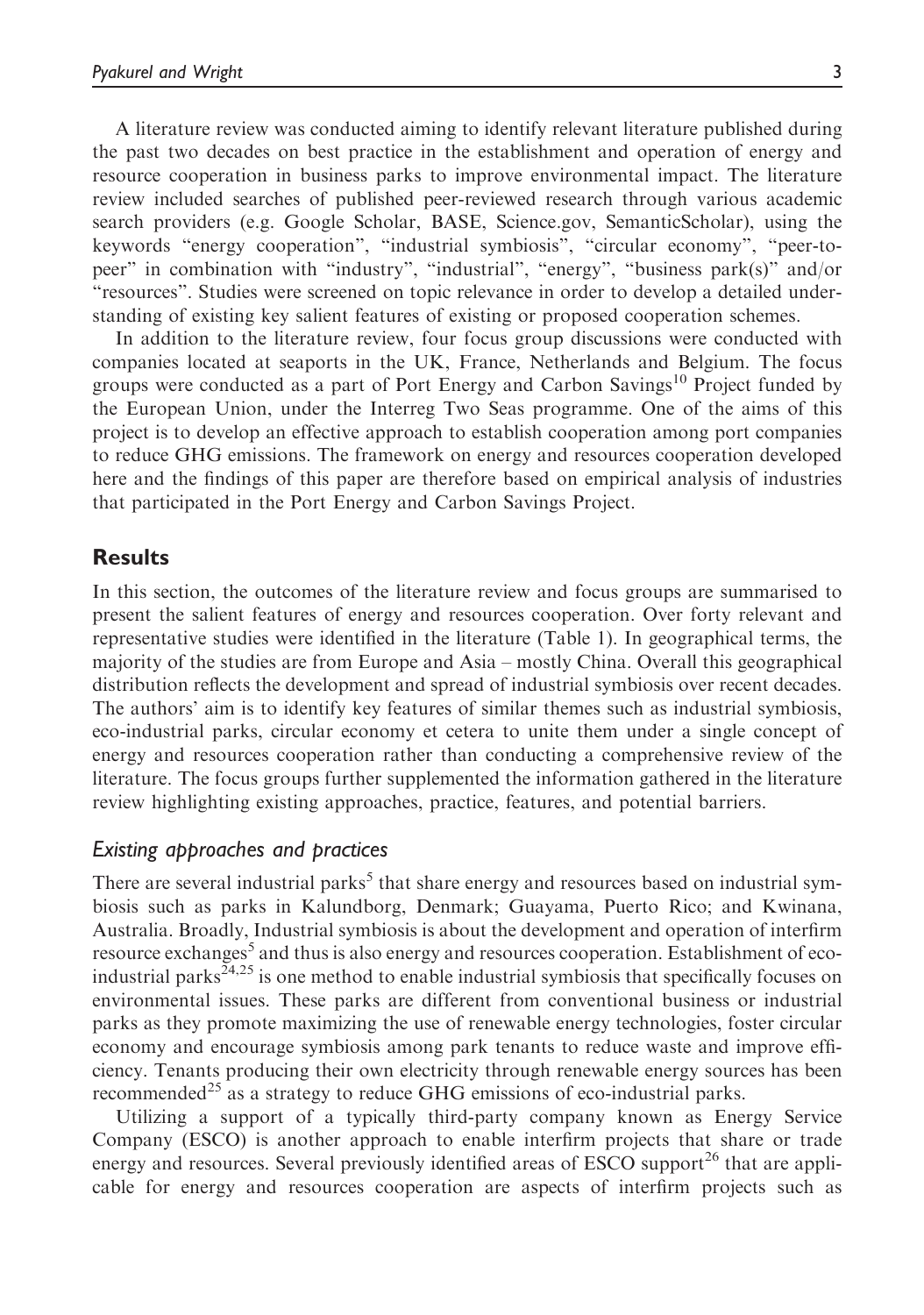| Paper                                                                                                                                                                                                                                                                                                                                                                                                                                                           | <b>Themes</b>                                                                                                                                                                                                                                                                                                                                                                          |
|-----------------------------------------------------------------------------------------------------------------------------------------------------------------------------------------------------------------------------------------------------------------------------------------------------------------------------------------------------------------------------------------------------------------------------------------------------------------|----------------------------------------------------------------------------------------------------------------------------------------------------------------------------------------------------------------------------------------------------------------------------------------------------------------------------------------------------------------------------------------|
| Zhang et al.; <sup>11</sup> Jacobsen; <sup>12</sup> Mirata; <sup>13</sup><br>Zhe et al.; <sup>14</sup> Chertow; <sup>15</sup> Yu et al. <sup>16</sup>                                                                                                                                                                                                                                                                                                           | Benefits of industrial symbiosis; case studies of best<br>practice and success; 'uncovering' of existing symbi-<br>oses as an approach to build eco-industrial parks;<br>economic benefits as drivers for stakeholders<br>involvement.                                                                                                                                                 |
| Ramsheva et al.; <sup>17</sup> Aston and Bain; <sup>18</sup><br>Doménech and Davies; <sup>19</sup> Paquin and<br>Howard-Grenville; <sup>20</sup> Jensen et al.; <sup>21</sup><br>Mallawaarachchi et al.; <sup>22</sup><br>Boons et al. <sup>23</sup>                                                                                                                                                                                                            | Social characteristics, including social network struc-<br>ture, communication, and similarities in norms, trust,<br>openness and communication in industrial symbiosis.                                                                                                                                                                                                               |
| Guo et al.; <sup>2</sup> Heinrichs; <sup>4</sup> Geissdoerfer; <sup>6</sup><br>Baldassarre et al.; <sup>7</sup> Domenech et al.; <sup>8</sup><br>Ruggieri et al.; <sup>9</sup> Cote and Liu; <sup>25</sup><br>Chowdhury et al.; <sup>26</sup> Giotitsas et al.; <sup>27</sup><br>Dang et al.; <sup>28</sup> Sikorski et al.; <sup>29</sup> Tushar<br>et al.; $31$ Xu et al.; $32$ Huang et al.; $33$<br>Galvão et al.; <sup>37</sup> Tseng et al. <sup>38</sup> | Potential of peer-to-peer approach, sharing economy,<br>circular economy and industrial parks in reducing<br>GHG emissions; application of blockchain; Industry<br>4.0; need to study industrial symbiosis from per-<br>spectives of circular economy and industrial ecology;<br>contribution of industrial symbiosis to circular<br>economics.                                        |
| Chertow et al.; <sup>5</sup> Liu et al.; <sup>24</sup><br>Bacudio et al.; <sup>34</sup> Golev et al.; <sup>35</sup><br>Tsvetkova et al. <sup>36</sup>                                                                                                                                                                                                                                                                                                           | Analysis of industrial symbiosis as self-organising com-<br>plex system; Analysis of eco-industrial parks using<br>energy as an indicator; non-technical barriers such as<br>lack of cooperation and trust for implementing<br>industrial symbiosis; buy-in from top management<br>required to remove barriers for industrial symbiosis;<br>Modular approach for industrial symbiosis. |
| Freitag et al.; <sup>39</sup> Yazan and Fraccascia <sup>40</sup>                                                                                                                                                                                                                                                                                                                                                                                                | Simulation model for resource sharing; input-output<br>model and agent-agent based simulation for industrial<br>symbiosis.                                                                                                                                                                                                                                                             |
| Tao et al.; <sup>41</sup> International Synergies; <sup>42</sup><br>European Cluster Collaboration<br>Programme; <sup>43</sup> Patala et al.; <sup>44</sup><br>Hampl; <sup>45</sup> Evans et al. <sup>46</sup>                                                                                                                                                                                                                                                  | Need to explore policies that foster industrial symbiosis<br>from firms' perspectives; need to explore policy<br>options that allow switching partners for energy and<br>resources cooperation; government entities to sup-<br>port energy and resources cooperation; role of<br>intermediaries in supporting cooperation; Library of<br>existing industrial symbiosis projects.       |

|  |  | Table 1. Summary of findings from literature review. |  |  |  |  |  |
|--|--|------------------------------------------------------|--|--|--|--|--|
|--|--|------------------------------------------------------|--|--|--|--|--|

engineering-procurement-construction, build- operate- transfer, and energy performance and service contracting. Other approaches to implement energy and resources cooperation are through sharing economy enabled by peer to peer (P2P) network, industry 4.0 and energy cooperatives.

P2P network is a network where members (peers) share information and part of their hardware or software in order to enable certain application<sup>27</sup> or transaction, which in the case of energy and resources cooperation would be any action related to sharing or trading of energy or resources. Companies like Airbnb and Uber are generic examples of sharing economy enabled by P2P model. Suitability of P2P model for energy and resources cooperation has been shown for electricity trading for industries<sup>28,29</sup> as well as a community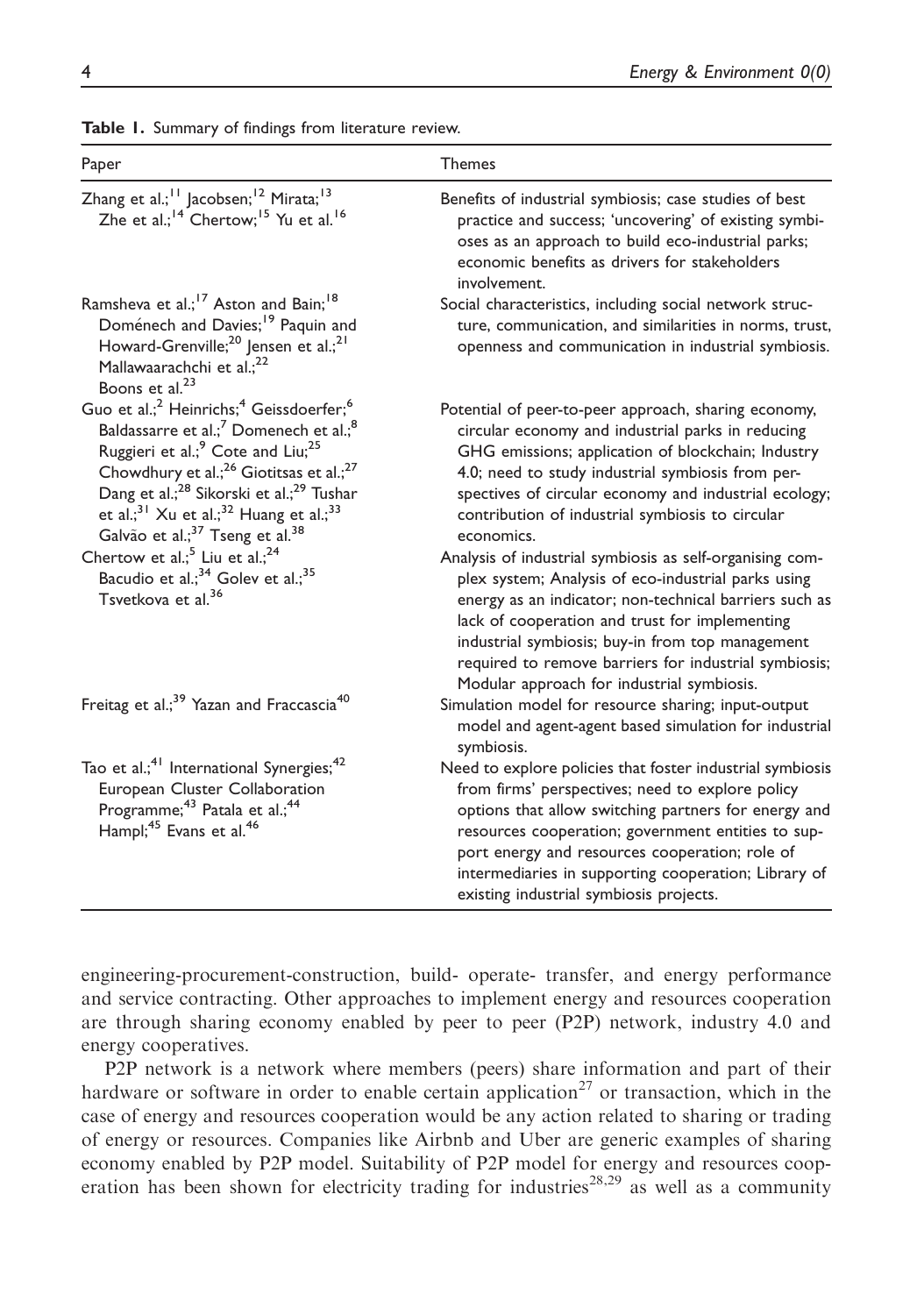electricity microgrid.<sup>30</sup> Tools used for P2P model include blockchain<sup>28–30</sup> and signal processing techniques such as game theory.<sup>31</sup> It may be noted that we are using the broad term P2P to also refer to business to business (B2B) model and virtual power plants in this paper.

The potential of energy and resources cooperation is also very high in industry 4.0 model. Viewed as fourth industrial revolution, industry 4.0 has components such as cyber-physical systems, Internet of Things (IoT) and cloud computing.<sup>32</sup> A concept of community energy system<sup>33</sup> has been presented which envisions energy and resources sharing between local communities and industries that is enabled by the principles of industry 4.0. Information exchange platform will facilitate trading of energy and resources between communities and industries in this approach.

#### Salient features

Based on analysis of wide-ranging approaches and practices adopted for energy and resources cooperation, main salient features of energy and resources cooperation are identified in this section. This paper limits its focus on the types of cooperation that aim at reducing negative environmental impacts rather than those solely motivated by profits. The main salient features are presented below.

Common infrastructure or recovery of resource and energy. In order to clearly differentiate between regular business transactions and energy and resources cooperation, it is necessary to set a minimum condition that defines energy and resources cooperation. This salient feature sets the minimum condition by defining energy and resources cooperation as fulfilment of either of the following two criteria: a) utilisation of common infrastructure by more than one business enterprise where the infrastructure could be physical hardware or software, or b) resource and energy recovery where by-product or waste of at least one industry is utilised by another industry (or other industries). An example of the former could be two companies in an eco-industrial park sharing a common solar PV system for electricity. Likewise, an example of latter could be an incineration/bioenergy plant using manure or other bio-waste from a farming industry as fuel to produce electricity. This leads to recovery of waste (manure) of one company (farming industry in this case) which is then used as resource by another company (incineration plant in this case).

Trust and security. There exists a certain level of trust among companies that participate in energy and resources cooperation and potential lack of trust has been identified as one of the biggest barriers to interfirm cooperation.<sup>34,35</sup> Cooperation cannot happen if companies do not trust one another, especially if the companies are in competition with each other. Likewise, perception of security by participating companies in the interfirm transaction engendered by the cooperation is another feature of energy and resources cooperation. This is particularly important when one company relies on resource supply from another company. For example, cooperation between an incinerator company and a farming company may lead to a situation where the incinerator company relies on waste/manure supply from the farming company for energy production. In this case, the incinerator company should have a sense of assurance on reliability of waste/manure supply from the farming company.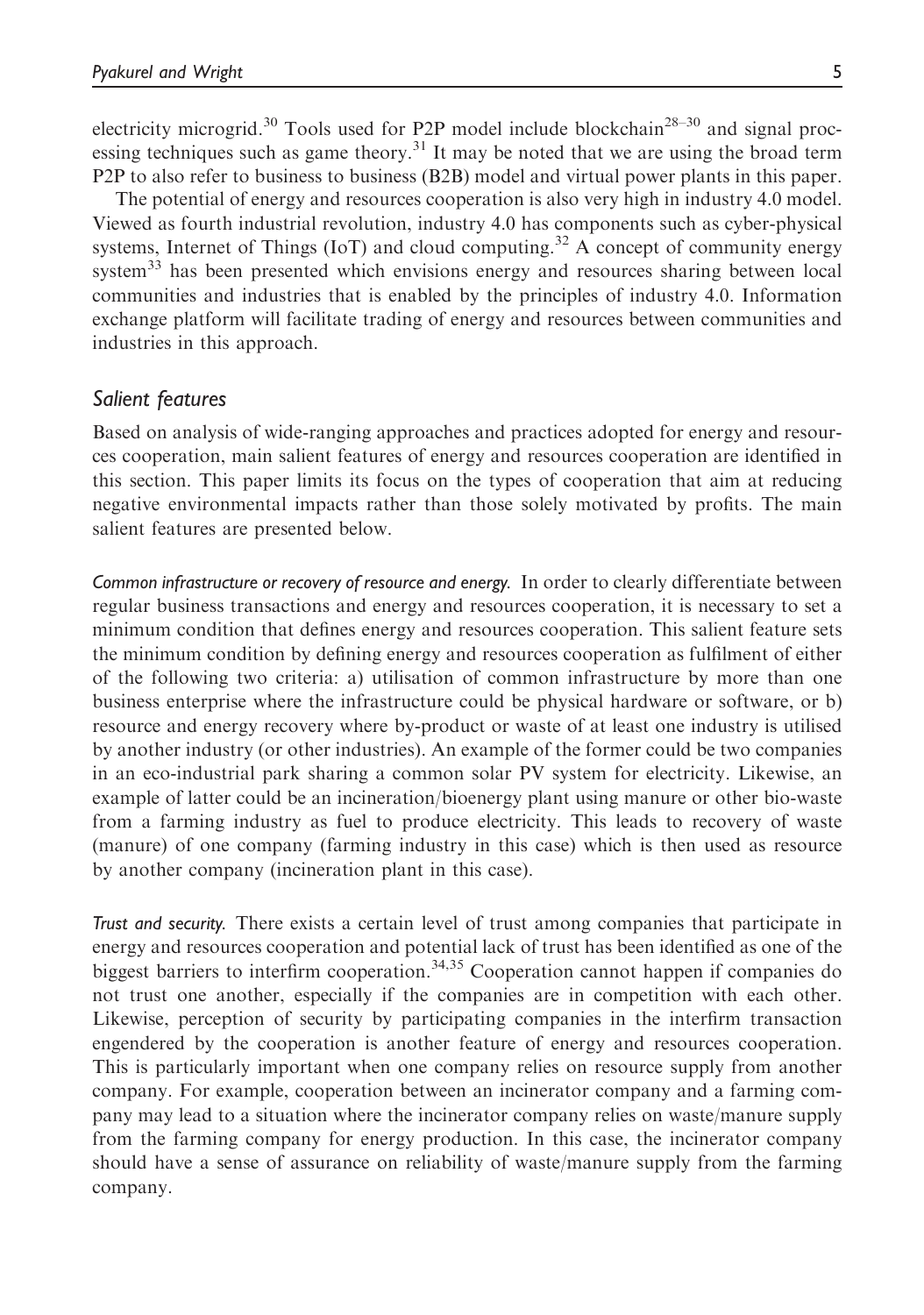Robust communication and coordination. Effective communication and information sharing among participating companies is another salient feature of energy and resources cooperation. Robust communication and coordination strategy are required not only during the initial project planning and establishment phase but also throughout the project life cycle. Lack of proper communication and unwillingness to share relevant information has been identified as a major barrier for industrial symbiosis<sup>35</sup> and can also reduce trust. In addition to human level interaction, coordination and communication between infrastructures may also be advantageous, especially when interfirm sharing of infrastructure occurs as a part of cooperation scheme. With the advent of IoT, industry 4.0 and peer to peer sharing, such coordination and communication can be greatly enhanced which brings new opportunities for energy and resources cooperation.

Project feasibility. The projects envisioned for energy and resources cooperation should be feasible both technically and economically. Although companies may participate on a commercially loss-making cooperation project as a part of their corporate social responsibility, such project is unlikely to be sustainable. Therefore, project feasibility must be ensured. While energy and resources cooperation projects do not have to be financially attractive, they should not be loss making ventures and should have net present values equal or greater than zero.

#### Cooperation framework

Based on the key features identified in previous sections, a framework methodology to establish an energy and resources cooperation are developed to facilitate mass uptake of cooperation schemes. Figure 1 presents the framework that shows overall lifecycle and interactions among various factors of energy and resources cooperation.

The cooperation starts with project conceptualization where potential projects and stakeholders are identified and short listed. The identified projects should meet the minimum condition set to define energy and resources cooperation (see Common infrastructure or recovery of resource and energy section). As shown in Figure 1, project feasibility is the next phase after project conceptualization. The feasibility should ensure that the project is viable from every aspect including, technical, financial, legal, institutional and social. Once the project feasibility is ensured, project execution mechanism should be designed. This should determine the mechanism for building, operating, and maintaining the project. The participating companies could build and operate the cooperation project on their own or they could hire a third party ESCO for this purpose. Likewise, roles and responsibilities of all participating companies should be determined in this phase. The project execution design should also contain the financial model which describes a) how the project will be financed, and, b) how the profit (if any) of the project will be shared.

Trust among participating companies is an important feature of energy and resources cooperation (see Trust and security section) and therefore security and risk management should be done in parallel with project execution design (Figure 1). The purpose of the security and risk management is to ensure that each participating company fulfils its roles and responsibilities. The risk management plan is needed to plan for a situation where any of the participating companies fail to comply with their commitment. Legal contract among participating companies to ensure that all companies fulfil their responsibilities and reasonable compensation in case of failure to comply could be a part security and risk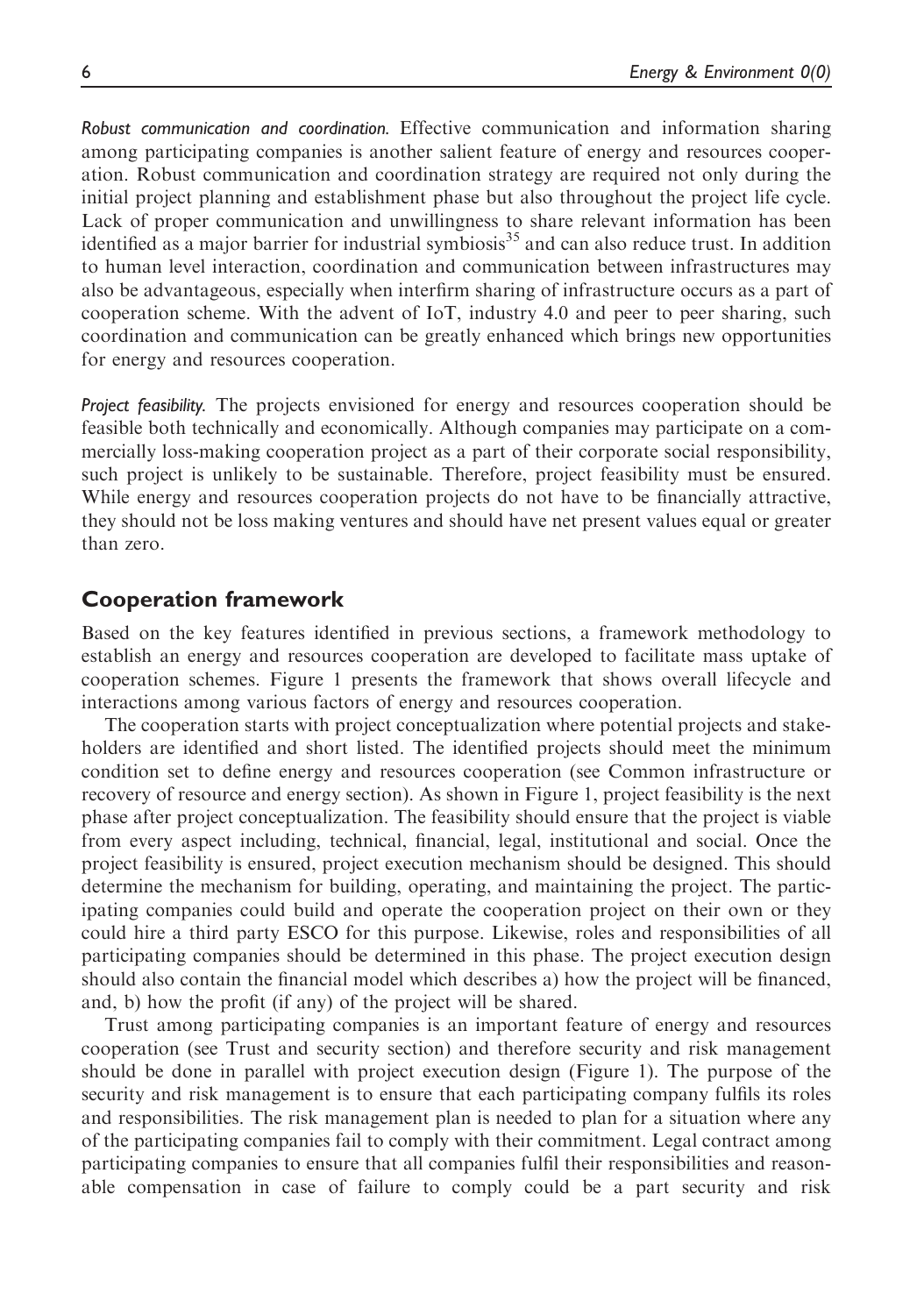

Figure 1. Framework for energy and resources cooperation.

management. Thus, security and risk management will increase trust. Finally, after all the planning and feasibility studies are done, the energy and resources cooperation project can be implemented.

It is also necessary to evaluate the cooperation project after few years of its completion to determine whether the project has been successful. The degree of success can be measured based on the following factors: a) environmental benefits created by the project, b) project sustainability, and c) profit or saving generated by the project. The environmental benefits generated by the project and its degree of success determined during monitoring and evaluation phase is crucial to provide evidence-based policy decision. Furthermore, the results from monitoring and evaluation will also aid in conceptualization of future energy and resources cooperation projects.

The importance of proper coordination among three disparate areas of industrial ecology, business studies and industrial investments has been known<sup>36</sup> in order to establish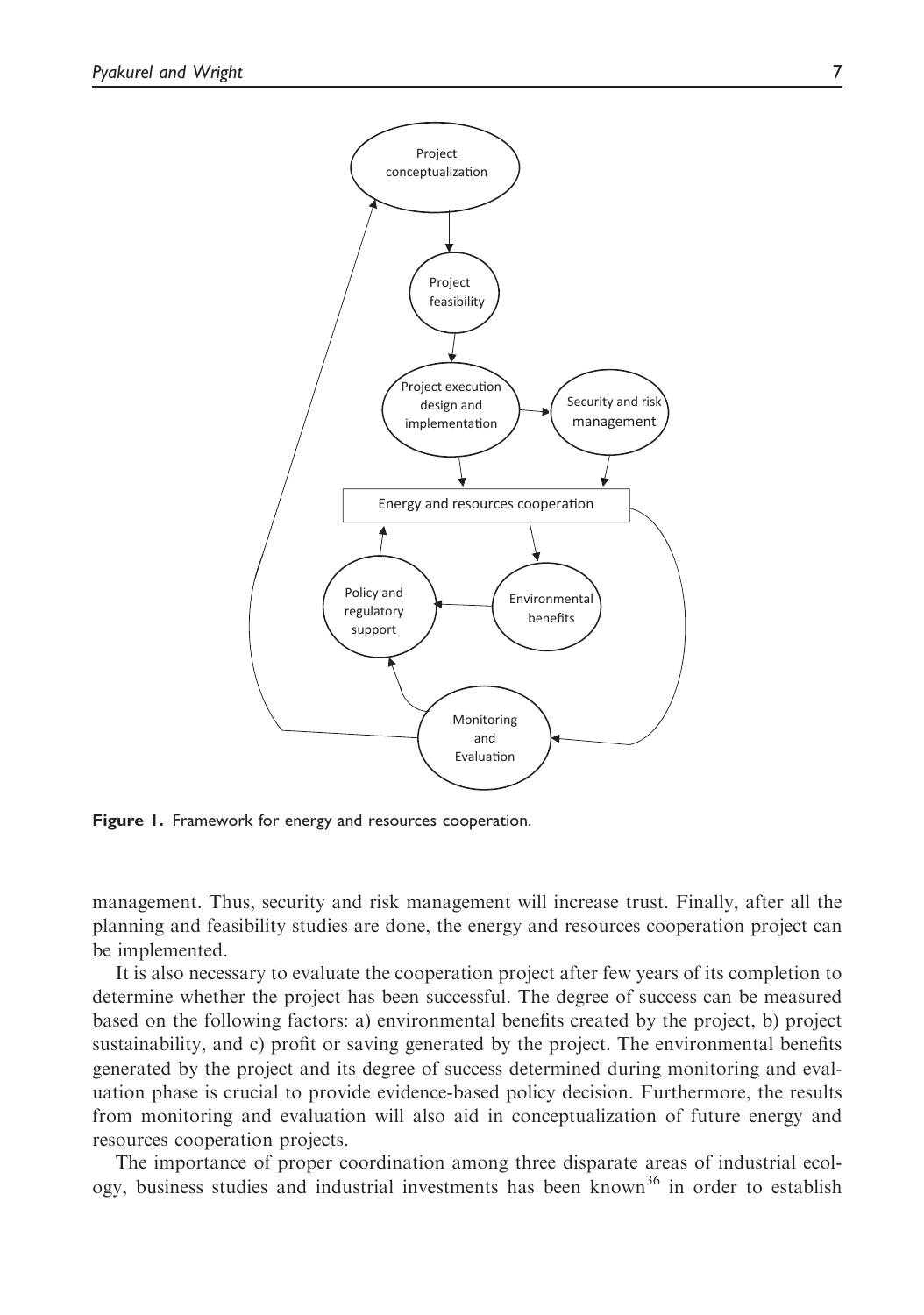| <b>Steps</b>                                      | <b>Activities</b> |                                                                                                                                                                                                                  |  |  |
|---------------------------------------------------|-------------------|------------------------------------------------------------------------------------------------------------------------------------------------------------------------------------------------------------------|--|--|
| I. Stakeholder analysis and<br>mapping            | $\mathsf{L}$      | Identify companies that could be interested in, and benefit<br>from cooperation.                                                                                                                                 |  |  |
|                                                   | 1.2               | Initiate preliminary discussions to: a) understand willingness<br>to participate in a potential cooperation project, and b)<br>identify roles and responsibilities of possible partners.                         |  |  |
|                                                   | 1.3               | Identify common interfirm interests including common<br>resources that can be shared.                                                                                                                            |  |  |
| 2. Identification of cooperation<br>project       | 2.1               | Identify potential resources that could lead to circular<br>economy or could be shared as common assets.                                                                                                         |  |  |
|                                                   | $2.2^{\circ}$     | Identify potential projects for cooperation based on interests<br>of participating companies.                                                                                                                    |  |  |
|                                                   | 2.3               | Shortlist potential project(s) based on pre-feasibility<br>assessment                                                                                                                                            |  |  |
| 3. Feasibility study of shortlisted<br>project    | 3.1               | Conduct detailed feasibility study to: a) ensure that the<br>project is financially and technically feasible, b) estimate<br>environmental benefits of the project.                                              |  |  |
| 4. Formulation of project execu-<br>tion modality | 4.1               | Provided that the previous step shows the project is feasible,<br>determine how the project will be financed. Similarly,<br>determine how the profit (if any) from the project will be<br>shared among partners. |  |  |
|                                                   | 4.2               | Identify resources (including technical skills) needed to<br>establish the project and determine who will build infra-<br>structures needed for the project.                                                     |  |  |
|                                                   | 4.3               | Determine roles and responsibilities of all participating<br>companies.                                                                                                                                          |  |  |
|                                                   | 4.4               | Enter into legal contract for assurance and trust for project<br>development.                                                                                                                                    |  |  |
| 5. Project execution                              | 5.1               | Implement the project based on project execution modality.                                                                                                                                                       |  |  |

Table 2. Overall methodology for establishing energy and resources cooperation project.

robust energy and resources cooperation. The framework (Figure 1) presented in this paper integrates all these three areas among others to facilitate mass uptake of energy and resources cooperation. In addition to the business aspect of cooperation project, the framework also highlights the important roles of legal and policy aspects.

A template that systematizes overall methodology for energy and resources cooperation is useful to support establishments of multitude of cooperation projects. Such template is developed in Table 2. Generic steps are shown in the first column and generic activities associated with the steps are shown in second column. It may be noted that the steps 1 through 3 in Table 2 are iterative until a feasible project is found out.

# Approach to enhance cooperation

Lack of trust,  $34,35$  policy and regulatory, technological, and managerial barriers  $37$  have been identified as main obstacles to enhance energy and resources cooperation. This paper proposes establishment of a specialized ESCO to overcome these obstacles as an approach to enhance cooperation. A specialized ESCO, Cooperation Development and Management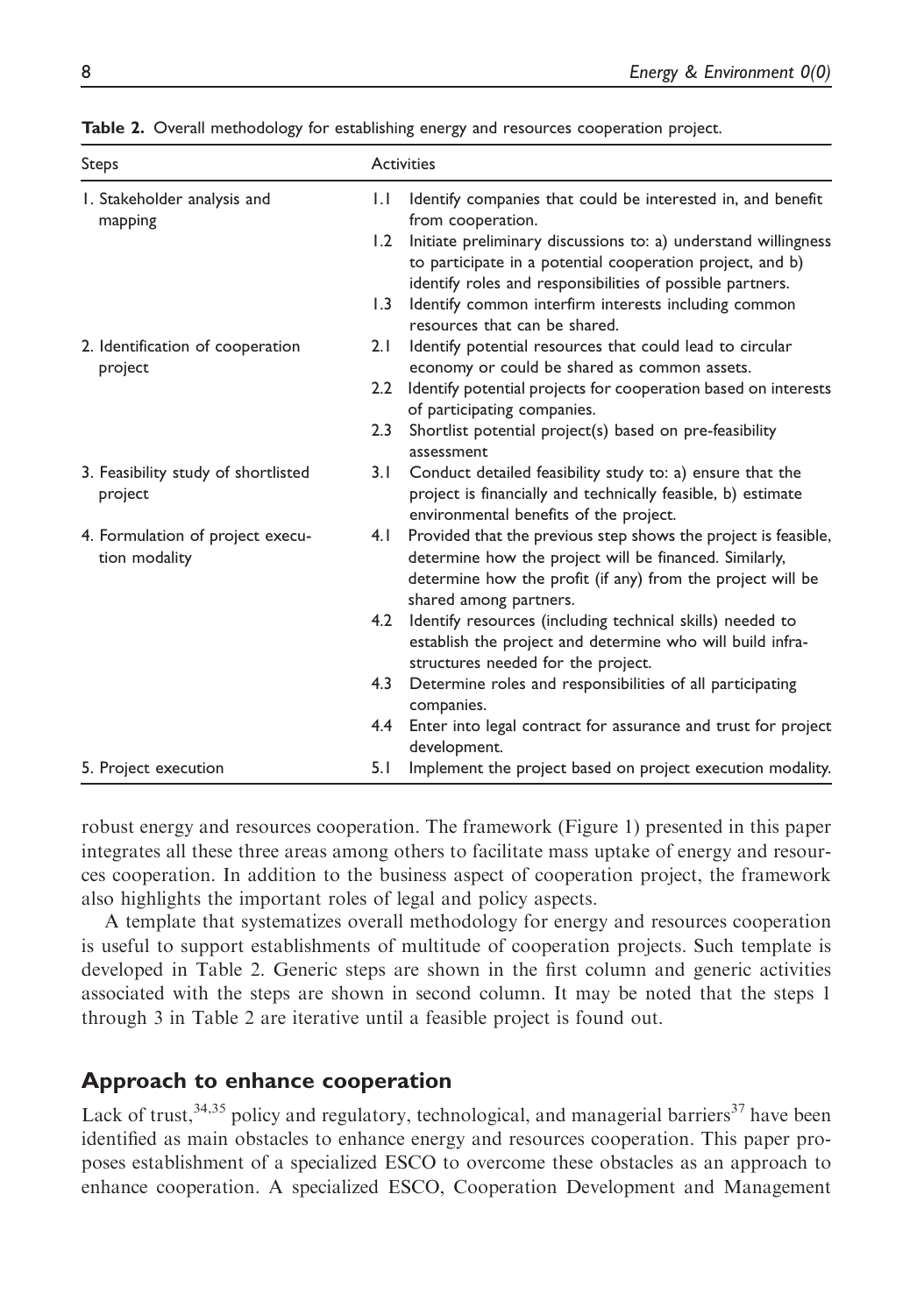Company (CDMC), can be developed to support all the phases of energy and resources cooperation shown in cooperation framework (Figure 1). The details of the envisioned CDMC is presented below.

#### Roles and responsibilities of CDMC

The main role of CDMC is to provide advisory and consultancy service to the companies that participate in energy and resources cooperation project. While the decision-making authority regarding the project may solely remain with the participating companies, the CDMC should provide consultancy services to assist decision making throughout all the phases of energy and resources cooperation shown in Figure 1. Major assistance may be required for project conceptualization, security and risk management, policy, and regulatory support, and monitoring and evaluation support (Figure 1).

Industrial symbiosis, and energy and resources cooperation in general, has been believed to emerge as a self-organizing complex adaptive system.<sup>5</sup> However, instead of waiting for cooperation to emerge naturally and automatically, initiatives need to be taken to stimulate the establishment of cooperation projects for the mass implementation. Therefore, CDMC should play an active role in project conceptualization. Companies may be interested in participating in energy and resources cooperation, but they may lack time and resources to explore potential cooperation projects and conduct stakeholder analysis and mapping (see step 1 in Table 1). Therefore, CDMC should support these tasks.

Another major area where CDMC can facilitate rapid and mass implementation of cooperation projects is security and risk management. As previously mentioned (Trust and security section), trust and security is a major barrier for cooperation and CDMC should provide liaison and legal supports. The liaison support should facilitate communications between participating companies to build trust and reduce the chances of potential misunderstanding. Likewise, legal support should help in preparation of legally binding contracts that assure participating companies that all participants will fulfil their responsibilities or pay sufficient compensation in case of failure to meet their obligations. Furthermore, CDMC could also provide technical support to operationalise and manage cooperation, and optimise interfirm resources sharing through numerical simulations.<sup>39,40</sup>

Policy and regulatory support has a major role in mass implementation of energy and cooperation projects, and ten different policy instruments<sup>41</sup> including industrial guidance, facilitation programme, subsidies, and mass supervisions, have been recommended. CDMC could support these and other relevant policy measures. Finally, CDMC could support in monitoring and evaluation of cooperation projects after they are implemented. This could include assessing a) whether the project is achieving its targeted environmental benefits (e.g. emissions reduction), b) whether the project is operating sustainably (technically, economically and environmentally), c) whether implemented policy or other interventions have worked, and d) lessons learned from the project that can be applied in future.

National Industrial Symbiosis Programme<sup>42</sup> in UK and Korea Industrial Complex Corporation<sup>43</sup> in South Korea are some examples of CDMC that have been successfully implemented. These institutions can be made more effective if they take up the roles and responsibilities discussed above. Since each cooperation project can be very unique and type of expertise required can differ in a case by case basis, skills of personnel required in CDMC can be very different for each project. Therefore, rather than hiring many full-time staff with different expertise, the CDMC could hire relevant experts on a project contractual basis.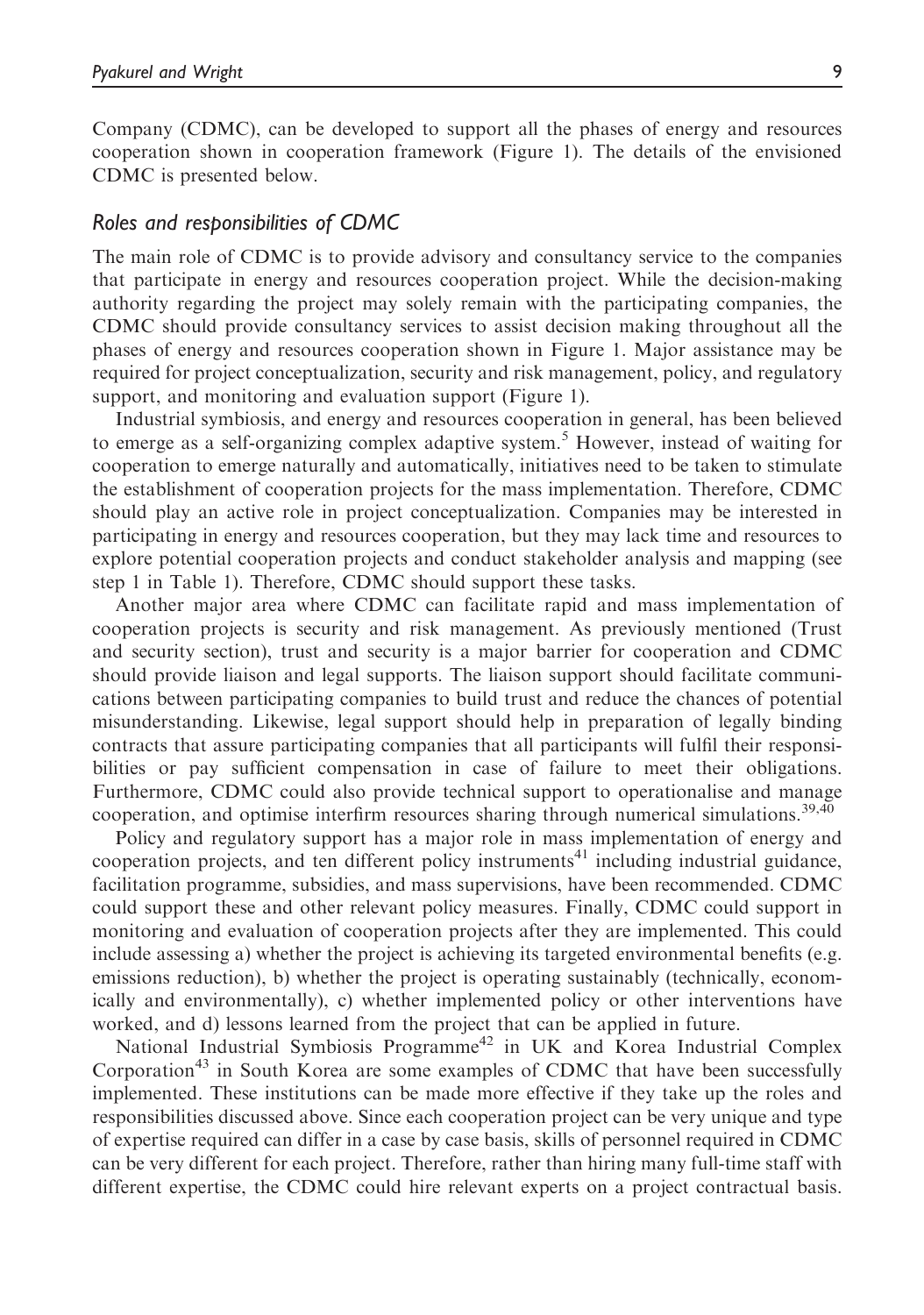It is recommended that the CDMC create and maintain a roster of experts so that relevant experts can be invited on an as needed basis. However, common experts required for almost every project such as project financial analyst and project development and management officer can be hired on a permanent full-time basis.

Facilitation intermediary companies such as CDMC can often struggle with getting information from firms participating in cooperation projects which has been termed as openness dilemma.<sup>44</sup> Furthermore, CDMC are also often bypassed by participating firms once the firms no longer require support of CDMC to implement the project.<sup>44</sup> Therefore, legally binding agreements or contracts are needed between participating firms and CDMC so that CDMC can get the information it needs and are also kept up-to-date with actions that participating firms take regarding cooperation project. Given that the participating firms may not want certain information to be public for different competition related reasons, they may not be open to information sharing with CDMC. To overcome this problem, CDMC could assure participating firms that information of confidential nature will not be leaked and enter a contractual obligation to not disclose any confidential or sensitive information.

#### Modality to establish and manage CDMC

The CDMC is envisioned to assist business aspect of cooperation such as project planning, as well as government aspect such as policy and regulatory support. Since the CDMC supports both private companies and the government, it may be most suitable to establish CDMC as a government entity which allows equity shareholding to private companies. Thus, public private partnership modality is proposed for CDMC establishment and management.

#### Conclusions and recommendations

Salient features of energy and resources cooperation are identified by providing its working definition. Realising the potential of such cooperation to reduce negative environmental effects of the industrial sector, a framework to facilitate mass implementation of cooperation projects is proposed along with major generic steps needed to achieve the cooperation. A need to establish a specialized energy service company, termed as Cooperation Development and Management Company in this paper, in order to facilitate mass uptake of cooperation projects is highlighted. Furthermore, this paper initiates a much needed discussion to integrate the disparate areas of industrial ecology, business studies and industrial investments.

Future work is planned to extend the framework and methodology developed in this paper to allow the option of switching cooperation partners, which could optimise the cooperation by helping find companies the best match.<sup>44,45</sup>

Further research on designing and planning of energy and resources cooperation are needed by analysing existing cooperation, several of which are documented in the library of industrial symbiosis.<sup>46</sup> This paper also recommends research agenda of exploring potential applications of peer to peer transaction and industry 4.0 on energy and resources cooperation. Given the potential of peer to peer transaction and industry 4.0 to significantly improve interfirm coordination and information sharing, they could greatly improve trust among participating companies. Furthermore, blockchain enabled peer to peer (P2P)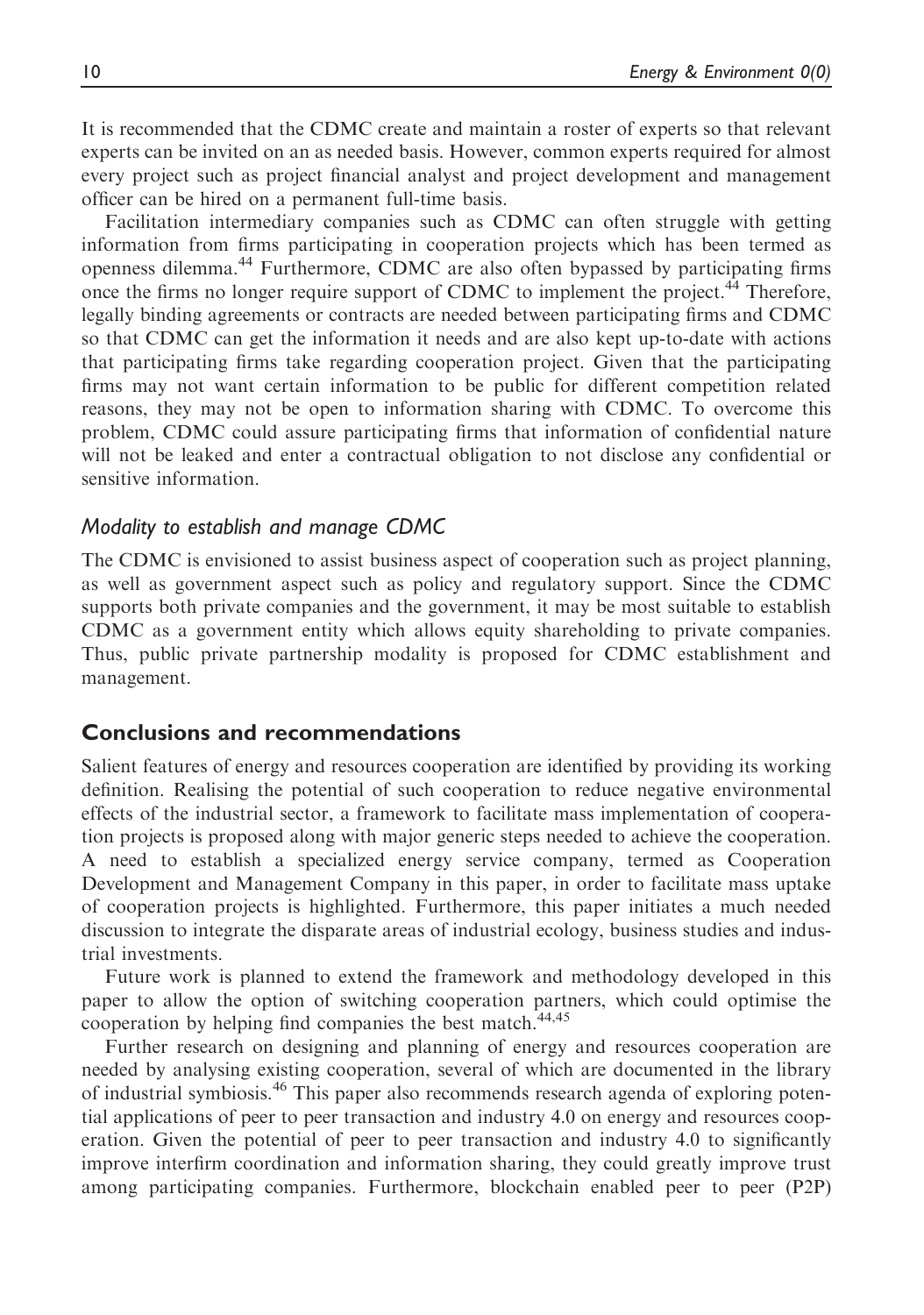transaction is not bounded by the constraint of geographical proximity of participating companies and can therefore enable cooperation among companies that are located anywhere in the world. Therefore, we call for research on designing effective approaches to utilise P2P and blockchain to enhance energy and resources cooperation.

### Declaration of conflicting interests

The author(s) declared no potential conflicts of interest with respect to the research, authorship, and/or publication of this article.

## Funding

The author(s) disclosed receipt of the following financial support for the research, authorship, and/or publication of this article: This work was supported through European Commission Interreg Two Seas Programme, project titled Port Energy and Carbon Sharing (grant number: PECS 2S03-009).

## ORCID iD

Parakram Pyakurel **D** <https://orcid.org/0000-0002-1728-3639>

#### References

- 1. Tollefson J. Global industrial carbon emissions to reach all-time high in 2018. Nature News 2018. doi: 10.1038/d41586-018-07666-6.
- 2. Guo Y, Tian J, Zang N, et al. The role of industrial parks in mitigating greenhouse gas emissions from China. Environ Sci Technol 2018; 52: 7754–7762.
- 3. IPCC. Climate change 2014: mitigation of climate change. In: Edenhofer O, Pichs-Madruga R, Sokona Y, et al. (eds.) Contribution of working group III to the fifth assessment report of the intergovernmental panel on climate change. Chapter 10. Cambridge, UK and New York, NY, USA: Cambridge University Press, 2014, pp.763.
- 4. Heinrichs H. Sharing economy: a potential new pathway to sustainability. GAIA 2013; 22: 228–231.
- 5. Chertow M and Ehrenfeld J. Organizing self-organizing systems –toward a theory of industrial symbiosis. J Indus Ecol 2012; 16: 13–27.
- 6. Geissdoerfer H, Savaget P, BOCKEN NMP, et al. The circular economy a new sustainability paradigm? J Clean Prod 2017; 143: 757–768.
- 7. Baldassarre B, Schepers M, Bocken N, et al. Industrial symbiosis: towards a design process for eco-industrial clusters by integrating circular economy and industrial ecology perspectives. J Clean Prod 2019; 216: 446–460.
- 8. Domenech T, Bleischwitz R, Doranova A, et al. Mapping industrial symbiosis development in Europe – typologies of networks, characteristics, performance and contribution to the circular economy. Resourc Conserv Recycl 2019; 141: 76–98.
- 9. Ruggieri A, Braccini AM, Poponi S, et al. A meta-model of inter-organisational cooperation for the transition to a circular economy. Sustainability 2016; 8: 1153.
- 10. Interreg, 2 Seas Mers Zeeen. Port energy and carbon savings,<https://www.pecs2seas.eu/> (2020, accessed 29 July 2020).
- 11. Zhang M, Wang C, Wang S, et al. Assessment of greenhouse gas emissions reduction potential in an industrial park in China. Clean Techn Environ Policy 2020. doi: [10.1007/s10098-020-01864-5](http://10.1007/s10098-020-01864-5)
- 12. Jacobsen NB. Industrial symbiosis in Kalundborg, Denmark: a quantitative assessment of economic and environmental aspects. J Indus Ecol 2008;  $10(1-2)$ : 239–255.
- 13. Mirata M. Experiences from early stages of a national industrial symbiosis programme in the UK: determinants and coordination challenges. J Clean Prod 2004; 12: 967–983.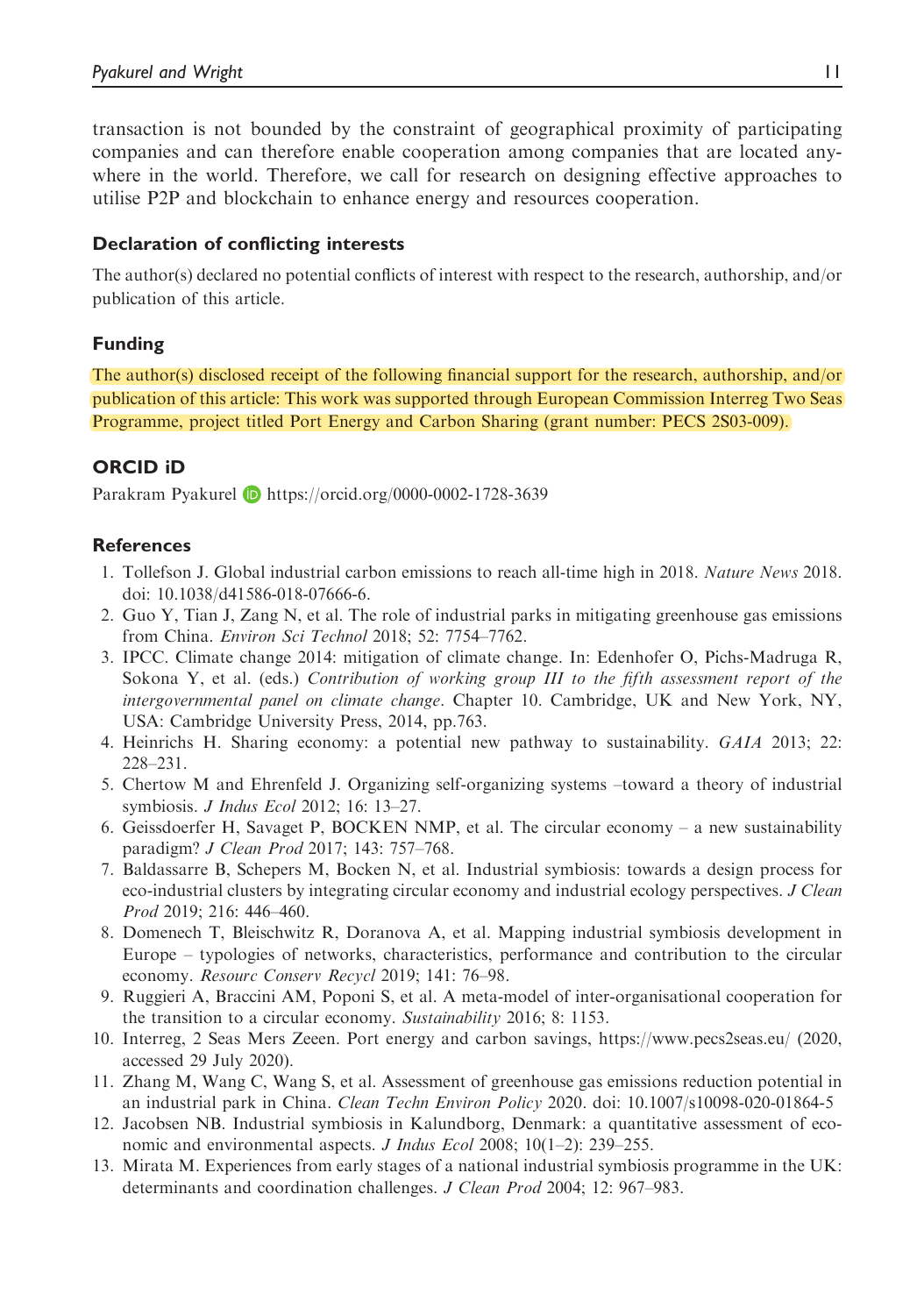- 14. Zhe L, Yong G, Hung-Suck P, et al. An emergy-based hybrid method for assessing industrial symbiosis of an industrial park. J Clean Prod 2016; 114: 132–140.
- 15. Chertow MR. "Uncovering" industrial symbiosis. J Indus Ecol 2008; 11: 11–30.
- 16. Yu F, Han F and Cui Z. Evolution of industrial symbiosis in an eco-industrial park in China. J Clean Prod 2015; 87: 339–347.
- 17. Ramsheva YK, Prosman EJ and Wæhrens BV. Dare to make investments in industrial symbiosis? A conceptual framework and research agenda for developing trust. J Clean Prod 2019; 223: 989–997.
- 18. Ashton WS and Bain AC. Assessing the "short mental distance" in eco-industrial networks. J Indus Ecol 2012; 16: 70–82.
- 19. Domenech T and Davies M. The role of embeddedness in industrial symbiosis networks: phases in the evolution of industrial symbiosis networks. Bus Strat Env 2011; 20: 281–296.
- 20. Paquin RL, and Howard-Grenville J. The evolution of facilitated industrial symbiosis. J Indus Ecol 2012; 16: 83–93.
- 21. Jensen PD, Basson L, Hellawell EE, et al. Quantifying 'geographic proximity': experiences from the United Kingdom's national industrial symbiosis programme. Resourc Conserv Recycl 2011; 55: 703–712.
- 22. Mallawaarachchi H, Sandanayake Y, Karunasena G, et al. Unveiling the conceptual development of industrial symbiosis: bibliometric analysis. J Clean Prod 2020; 258: 120618.
- 23. Boons F, Spekkink W and Mouzakitis Y. The dynamics of industrial symbiosis: a proposal for a conceptual framework based upon a comprehensive literature review. J Clean Prod 2011; 19: 905–911.
- 24. Liu Z, Adams M, Cote RP, et al. Co-benefits accounting for the implementation of eco-industrial development strategies in the scale of industrial park based on emergy analysis. Renew Sustain Energy Rev 2018; 81: 1522–1529.
- 25. Cote RP and Liu C. Strategies for reducing greenhouse gas emissions at an industrial park level: a case study of Debert Air Industrial Park, Nova Scotia. J Clean Prod 2016; 114: 352–361.
- 26. Chowdhury JI, Hu Y, Haltas I, et al. Reducing industrial energy demand in the UK: a review of energy efficiency technologies and energy saving potential in selected sectors. Renew Sustain Energy Rev 2018; 94: 1153–1178.
- 27. Giotitsas C, Pazaitis A and Kostakis V. A peer-to-peer approach to energy production. Technol Soc 2015; 42: 28-38.
- 28. Dang C, Zhang J, Kwong CP, et al. Demand side load management for big industrial energy users under blockchain-based peer-to-peer electricity market. IEEE Trans Smart Grid 2019; 10: 6426–6435.
- 29. Sikorski JJ, Haughton J and Kraft M. Blockchain technology in the chemical industry: machineto-machine electricity market. Appl Energy 2017; 195: 234–246.
- 30. Mengelkamp E, Gärttner J, Rock K, et al. Designing microgrid energy markets: a case study: the Brooklyn microgrid. Appl Energy 2018; 210: 870–880.
- 31. Tushar W, Yuen C, Mohsenian-Rad H, et al. Transforming energy networks via peer to peer energy trading: potential of game theoretic approaches. IEEE Signal Process Mag 2018; 35: 90–111.
- 32. Xu LD, Xu EL and Li L. Industry 4.0: state of the art and future trends. Int J Prod Res 2018; 56: 2941–2962.
- 33. Huang Z, Yu H, Peng Z, et al. Planning community energy system in the industry 4.0 era: achievements, challenges and a potential solution. Renew Sustain Energy Rev 2017; 78: 710–721.
- 34. Bacudio LR, Benjamin MFD, Eusebio RCP, et al. Analyzing barriers to implementing industrial symbiosis networks using DEMATEL. Sustain Prod Consump 2016; 7: 57–65.
- 35. Golev A, Corder GD and Giurco DP. Barriers to industrial symbiosis: insights from the use of a maturity grid. J Indus Ecol 2015; 19: 141–153.